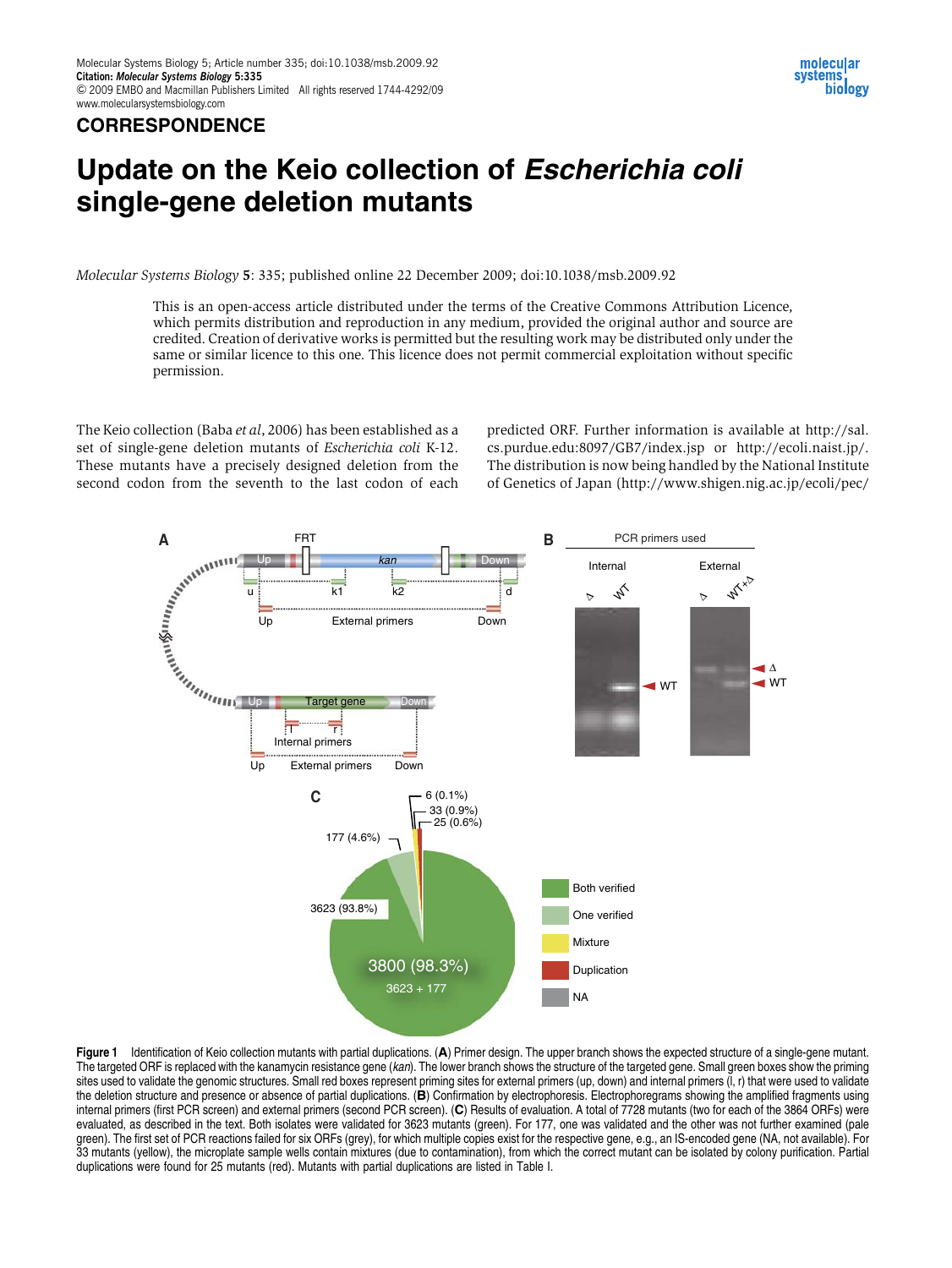index.jsp). To date more than 4 million samples have been distributed worldwide. As we described earlier (Baba et al, 2006), gene amplification during construction is likely to have led to a small number of mutants with genetic duplications.

The design of the Keio deletions was based on annotations that are now outdated. Of 4288 ORFs targeted, mutants were obtained for 3985 (Baba et al, 2006). Re-annotation based on highly accurate sequencing of E. coli K-12 (Hayashi et al, 2006) led to changing many coding regions and the total number of ORFs to 4296, including pseudogenes (Riley et al, 2006) (Supplementary Table I). The recent E. coli K-12 MG1655 GenBank record (U0096, released in December 2008) has an additional 97 ORFs (exclusive of the ORFs in IS elements, Supplementary Table II) that were not targeted. Of these 4214 annotated ORFs, 4186 were targeted for deletion and 28 were not (Supplementary Table III), which resulted in the isolation of two independent mutants for 3864 targeted ORFs. No deletion was found for 299 ORFs, which are candidates for essential genes. Deletions were also isolated for 23 other ORFs; however, re-annotation led to re-classification of these ORFs as 'split ORFs', because their coding regions are interrupted by an IS element or some other mutation (Supplementary Table IV).

To identify mutants with partial duplications, we performed two sets of PCR reactions on both representatives of all 3864 mutants. In the first set, we tested for the presence of the targeted gene by using a pair of internal gene-specific primers (Figure 1A and B). With the parental strain E. coli K-12 BW25113, we were able to amplify 3803 ORFs, as indicated by the presence of PCR products of the expected sizes. For 61 ORFs, we used a pair of external primers that flanked the

targeted gene either because the length of the initial PCR product was too short or because the internal primer pair failed to amplify fragments of the predicted sizes for the parental control strain. Results from testing 7728 strains (3864 ORFs) showed that the vast majority (96.1%, 7428/7728) are correct; results in Supplementary Table V show that one or both isolates are correct for 98.3% (3800/3864) of the Keio mutants (Figure 1C). As one isolate is correct for 177 ORFs for which the other isolate is ambiguous, no further tests were done with the other isolate of these mutants.

Mutants of the remaining 58 ORFs (33 with mixtures and 25 with duplications; Figure 1C) were tested in a second set of PCR reactions, which was carried out using external primers flanking the targeted gene (Figure 1A and B). A positive result in the first PCR test can occur not only from mutants with a partial duplication but also from ones that have been cross-contaminated from a nearby microplate well. Therefore, the second set of PCR tests was performed on three colonies after colony purification. In the second PCR test, colonies with the correct deletion or from a cross-contaminant mutant were expected to yield a single PCR product of length corresponding to the expected structure of the respective single-gene mutant or the structure of the targeted gene, respectively. In contrast, mutants with both the respective single-gene deletion and a genetic duplication were expected to yield both PCR products. In cases wherein the sizes of the predicted PCR products were indistinguishable for the deletion and wild-type structures, the PCR products were digested with XbaI before size separation by electrophoresis, which cuts within the kan (kanamycin resistance gene) replacement gene.

| Gene           | <b>ECK</b>                                | JW     | b            | PEC <sup>a</sup> | $FC^b$ | Description                                          |
|----------------|-------------------------------------------|--------|--------------|------------------|--------|------------------------------------------------------|
|                | (A) New essential gene candidates         |        |              |                  |        |                                                      |
| alaS           | <b>ECK2692</b>                            | JW2667 | b2697        | $E$<br>$E$       | 2/8    | Alanyl-tRNA synthetase                               |
| coaA           | <b>ECK3966</b>                            | JW3942 | b3974        |                  | 2/8    | Pantothenate kinase                                  |
| coaE           | <b>ECK0103</b>                            | JW0100 | b0103        | E                | 2/8    | Dephospho-CoA kinase                                 |
| dnaG           | <b>ECK3056</b>                            | JW3038 | <b>b3066</b> | E                | 2/8    | DNA primase                                          |
| glmM           | ECK3165                                   | JW3143 | b3176        | E                | 7/8    | Phosphoglucosamine mutase                            |
| glyS           | <b>ECK3547</b>                            | JW3530 | b3559        | E                | 2/8    | Glycine tRNA synthetase, beta subunit                |
| groEL          | <b>ECK4137</b>                            | JW4103 | b4143        | E                | 2/8    | Cpn60 chaperonin GroEL                               |
| ileS           | <b>ECK0027</b>                            | JW0024 | b0026        | E                | 2/8    | Isoleucyl-tRNA synthetase                            |
| parC           | <b>ECK3010</b>                            | JW2987 | b3019        | E                | 2/8    | DNA topoisomerase IV, subunit A                      |
| prfB           | <b>ECK2886</b>                            | JW5847 | b2891        | E                | 5/8    | Peptide chain release factor RF-2                    |
| polA           | <b>ECK3855</b>                            | JW3835 | b3863        | E                | 2/8    | DNA polymerase I                                     |
| rho            | <b>ECK3775</b>                            | JW3756 | b3783        | $\mathbf E$      | 6/8    | Transcription termination factor                     |
| rpoD           | <b>ECK3057</b>                            | JW3039 | b3067        | $\mathbf E$      | 5/8    | RNA polymerase, sigma 70 (sigma D) factor            |
| yhbG           | <b>ECK3190</b>                            | JW3168 | b3201        | E                | 2/8    | Lipopolysaccharide export system ATP-binding protein |
|                | (B) Genes whose essentiality is uncertain |        |              |                  |        |                                                      |
| btuB           | <b>ECK3958</b>                            | JW3938 | b3966        | N                | 4/8    | Vitamin B12/cobalamin outer membrane transporter     |
| $d$ <i>ilB</i> | ECK0639                                   | JW0641 | b0646        | N                | 8/8    | Predicted chaperone                                  |
| folP           | ECK3166                                   | JW3144 | b3177        | N                | 7/8    | 7,8-Dihydropteroate synthase                         |
| hemE           | <b>ECK3989</b>                            | JW3961 | b3997        | N                | 3/8    | Uroporphyrinogen decarboxylase                       |
| priB           | ECK4197                                   | JW4159 | b4201        | N                | 3/8    | Primosomal protein N                                 |
| rplK           | <b>ECK3974</b>                            | JW3946 | b3983        | N                | 4/8    | 50S ribosomal subunit protein L11                    |
| rplY           | <b>ECK2179</b>                            | JW2173 | b2185        | N                | 8/8    | 50S ribosomal subunit protein L25                    |
| rpsO           | ECK3154                                   | JW3134 | b3165        | N                | 2/8    | 30S ribosomal subunit protein S15                    |
| rpsU           | <b>ECK3055</b>                            | JW3037 | b3065        | N                | 3/8    | 30S ribosomal subunit protein S21                    |
| tpr            | <b>ECK1224</b>                            | JW1219 | b1229        | —                | 2/8    | Predicted protamine-like protein                     |
| viaD           | <b>ECK3539</b>                            | JW5657 | b3552        | N                | 2/8    | Predicted outer membrane lipoprotein                 |

Table I Keio mutants with partial duplications for both isolates

<sup>a</sup>Essentiality from PEC (Profiling of *E. coli* chromosome database, http://www.shigen.nig.ac.jp/ecoli/pec/index.jsp).<br><sup>b</sup>Eraction of correct single-gene deletion candidates upon Kejo collection construction (Baba et al.

<sup>b</sup>Fraction of correct single-gene deletion candidates upon Keio collection construction (Baba et al, 2006).